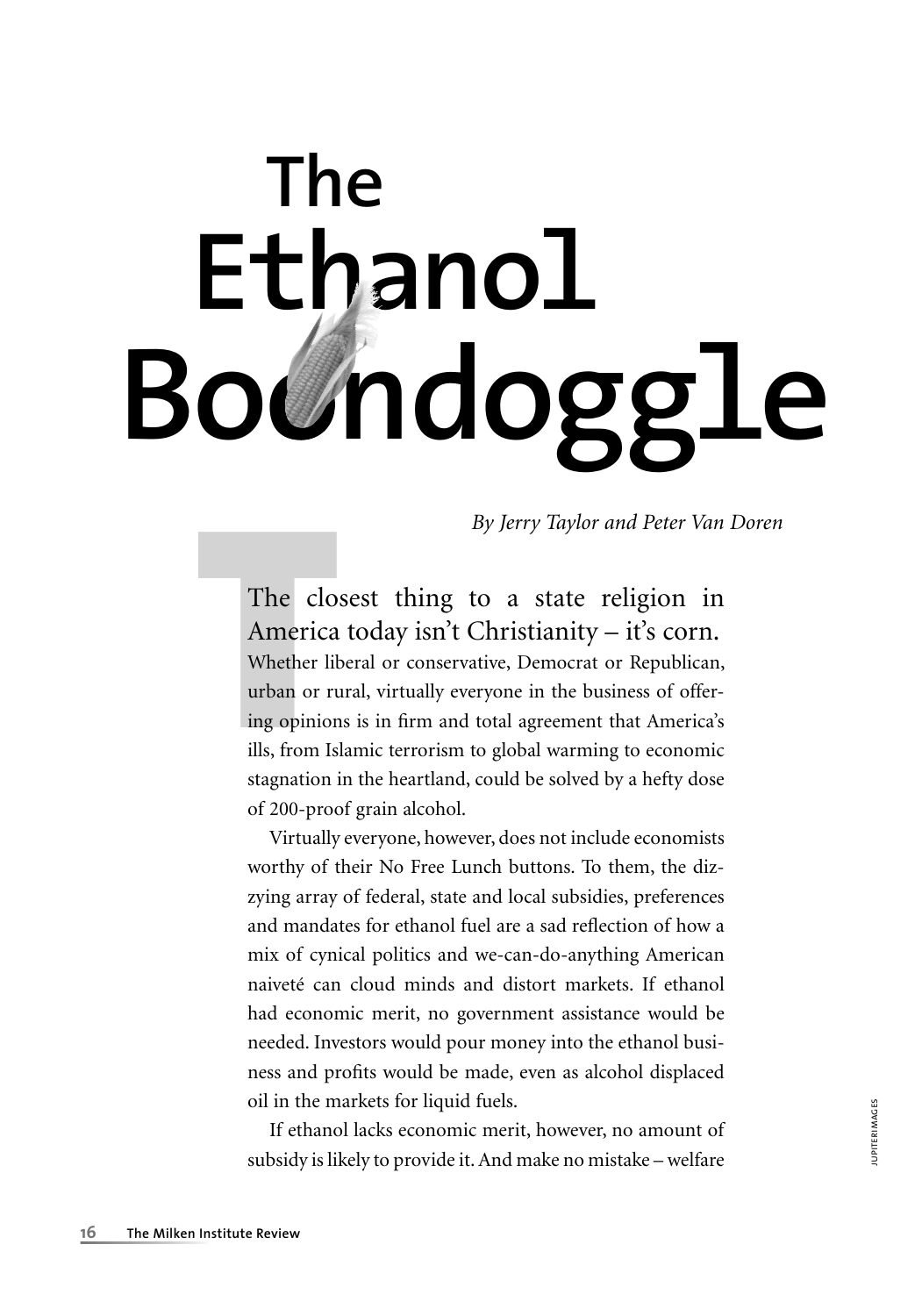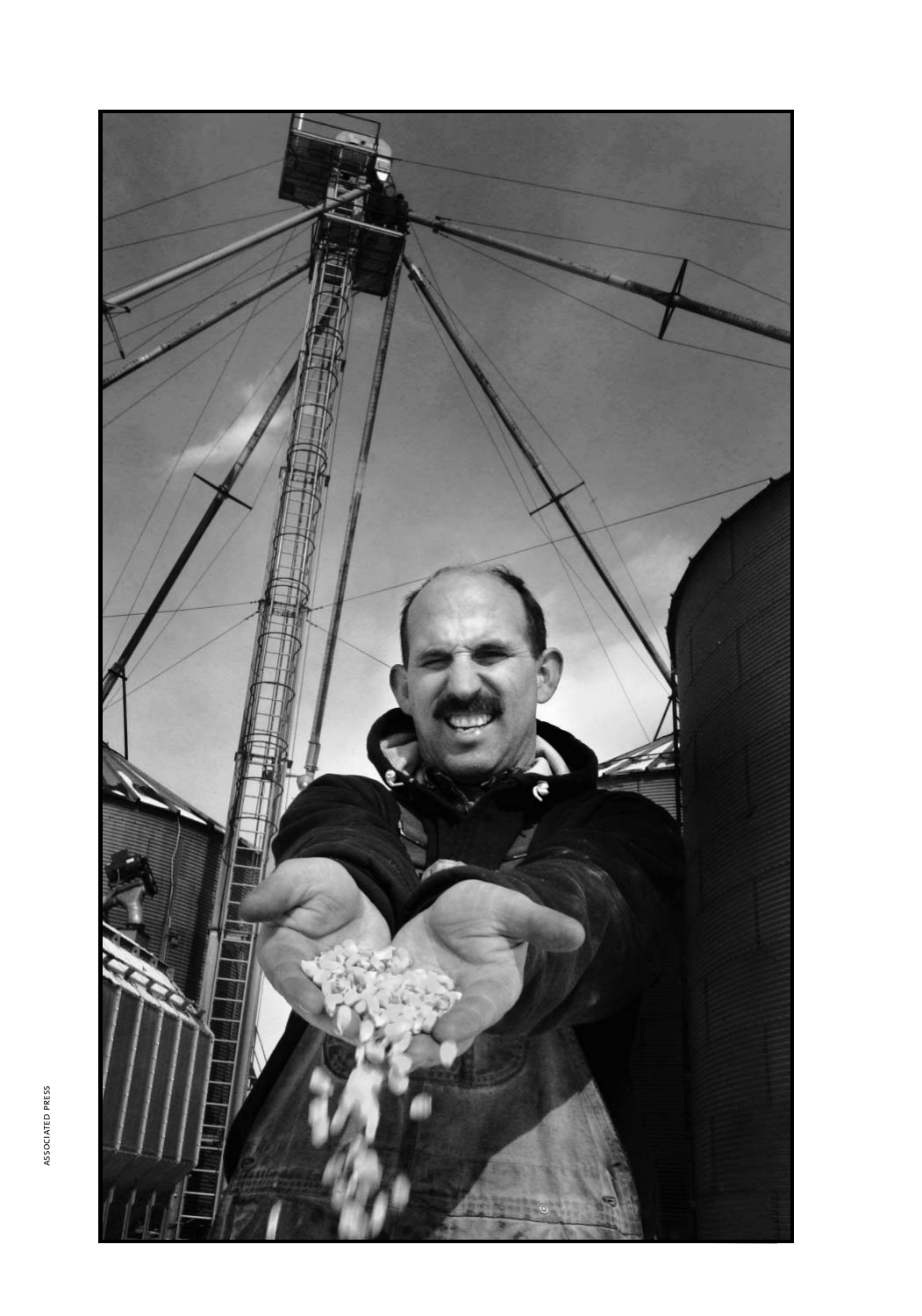directed now (and for many decades) at the ethanol industry is staggering. A comprehensive study recently published by the nonpartisan International Institute for Sustainable Development estimates that federal and state subsidies for ethanol in 2006 were somewhere between \$5.1 billion and \$6.8 billion, and that they will soon increase, to as much as \$8.7 billion annually, assuming no further change in policy.

Those estimates, moreover, are conservative, because they do not include the benefits bestowed by federal and state ethanol-consumption mandates, loan guarantees, subsidized loans, implicit subsidies provided by tax-exempt bond financing for the construction of ethanol processing plants, subsidized water for corn production, and state vehiclepurchase incentives. Don't forget the regulatory loophole given to manufacturers of flexfueled vehicles – cars that can run on gasoline or blends of gasoline and ethanol – under federal automobile fuel-efficiency mandates.

Without those subsidies, there would be no corn-based ethanol production at all. According to the U.S. Department of Agriculture, corn ethanol's variable production costs are 96 cents a gallon, while capital costs average \$1.57. The upshot is that ethanol costs an average of \$2.53 a gallon to produce in the United States, far more than the cost of conventional gasoline. The stuff only makes it to the pump because the feds and the states give it a big financial boost. In 2006, the subsidies translated into \$1.05 to \$1.38 per gallon of ethanol, or 42 percent to 55 percent of its wholesale market price.

Proponents justify this marketing inter-

vention with a number of arguments. Ethanol subsidies, we are told:

- Level the playing field, which is distorted by subsidies to the oil industry.
- **•** Move us closer to energy independence, which reduces the economic, political and national-security costs associated with oil consumption.
- Reduce the flow of oil revenues to the Middle East and, as a consequence, starve the military capabilities of Islamic terrorists.
- **•** Promote cleaner-burning fuel, which, in turn, improves air quality and reduces greenhouse gas emissions.
- **•** Provide an economic stimulus to rural America by creating jobs and income that would otherwise not exist.

Close examination reveals that these are flimsy rationales for the real purpose of the program – to convince urban voters and their representatives to willingly hand over their money to corn farmers and the rapidly growing ranks of investors in ethanol plants.

#### **ethanol and the unlevel playing field**

Contrary to popular belief, federal oil subsidies are quite modest. When the Department of Energy examined those subsidies in 1999 (the most recent year in which a comprehensive analysis was performed), researchers found that they totaled a mere \$567 million per year. That figure did not change significantly until passage of the 2005 Energy Policy Act, which added an estimated \$1.4 billion of subsidies for the oil industry, spread out over a decade. So, while no comprehensive up-todate assessment of federal oil subsidies is currently available, the 2006 total is certainly less than \$1 billion – which translates to 0.3 cents per gallon of gasoline.

More important for our purposes, however, is the fact that federal oil subsidies do not

**J ERRY TAYLOR is a senior fellow at the Cato Institute in Washington. PETER VAN DOREN is a senior fellow at the Cato Institute and the editor of the journal,** *Regulation***.**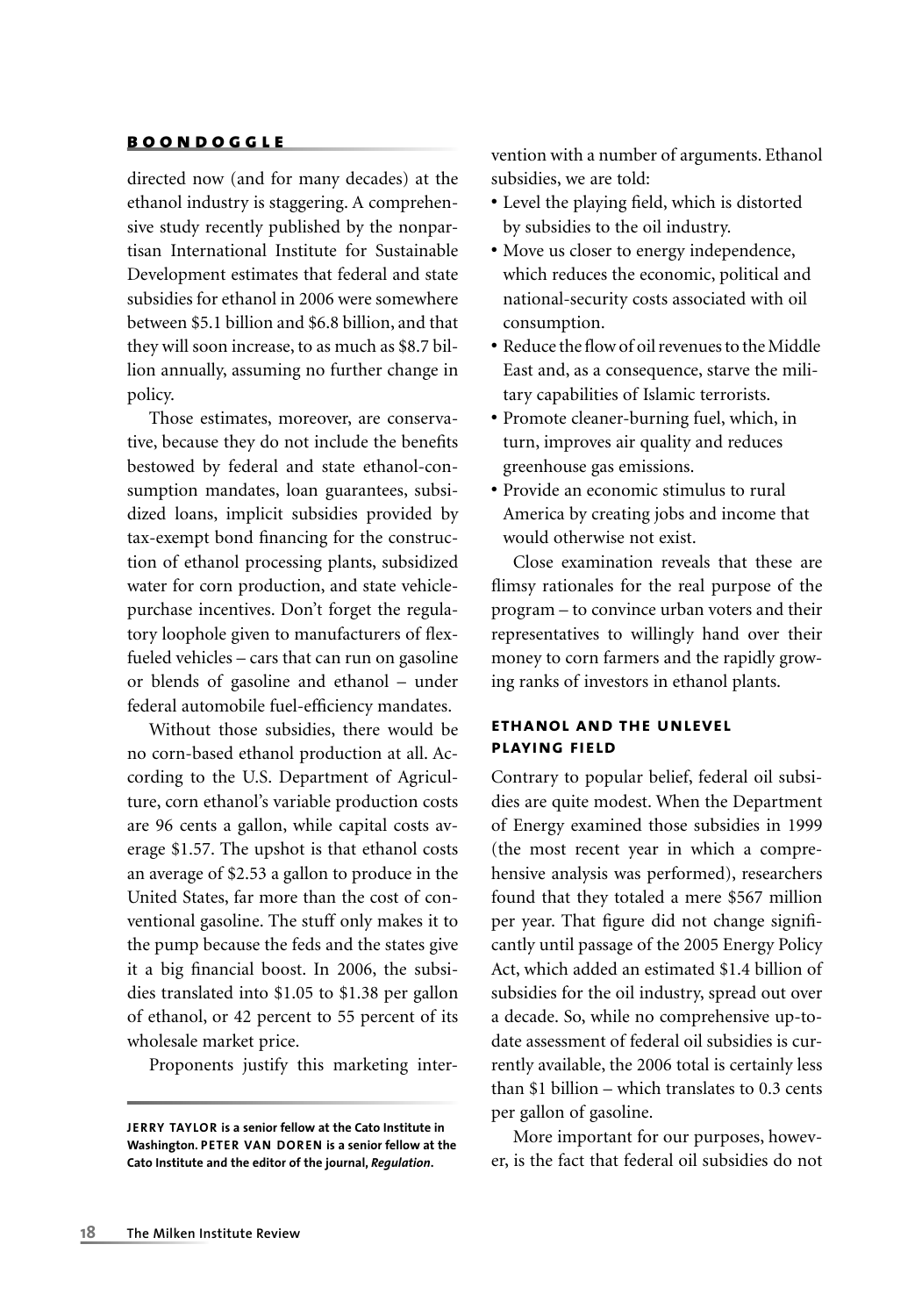significantly affect gasoline prices. That's because U.S. oil prices are established in global crude oil markets, and subsidies to U.S. oil producers have little effect on global supply and demand. Oil subsidies may generate modest windfalls for corporations in the oil business and their employees, but they do not have a noticeable effect on oil prices and, thus, on the efficiency of energy markets.

Oil subsidies might reduce prices if they increased global oil supply by enough to affect global crude oil prices. But a Tufts

University economist, Gilbert Metcalf, calculates that federal oil subsidies increase United States production by no more than 0.3 percent and that global prices are no more than 0.7 percent lower as a consequence.

In any case, the proper remedy for an objectionable subsidy is its elimination, not the imposition of a countervailing subsidy. The riposte that oil subsidies are impossible to eradicate, thus necessitating a "second-best" response of counter-subsidy – is hardly persuasive. Oil subsidies have been eliminated in the past – most recently, during the Reagan administration.

### **ethanol and energy independence**

Many people believe that the less oil we import from the Middle East, the less vulnerable we are to supply disruptions and, as a consequence, the less we need to spend to keep the sea lanes clear, the production facilities safe and the region at peace and friendly to the United States. But many analysts who have tried to calculate the national security costs associated with oil consumption put the fig-

**The real purpose of the program is to convince urban voters to willingly hand over their money to corn farmers and the rapidly growing ranks of investors in ethanol plants.**

ure at close to zero, because the great bulk of these military outlays would be made even if there were little risk of oil disruptions in the Middle East. We think that assessment is correct, and that there is no national security externality specifically associated with gasoline consumption. Consequently, there is no need for federal intervention in fuel markets to address it.

Moreover, energy independence, on its face, would do nothing to protect the American economy from supply disruptions abroad. Since oil prices are established in world markets and oil is a fungible commodity moving anonymously around the globe, a supply disruption in the Middle East means that the price of crude oil everywhere goes up by roughly the same amount, and it does so instantaneously. Thus, the only way a country that produces as much oil as it consumes could actually protect domestic consumers from changes in global oil prices linked to supply disruptions elsewhere would be to embargo oil exports – behavior that our allies in Europe and Asia would not take lightly.

Nor would energy independence protect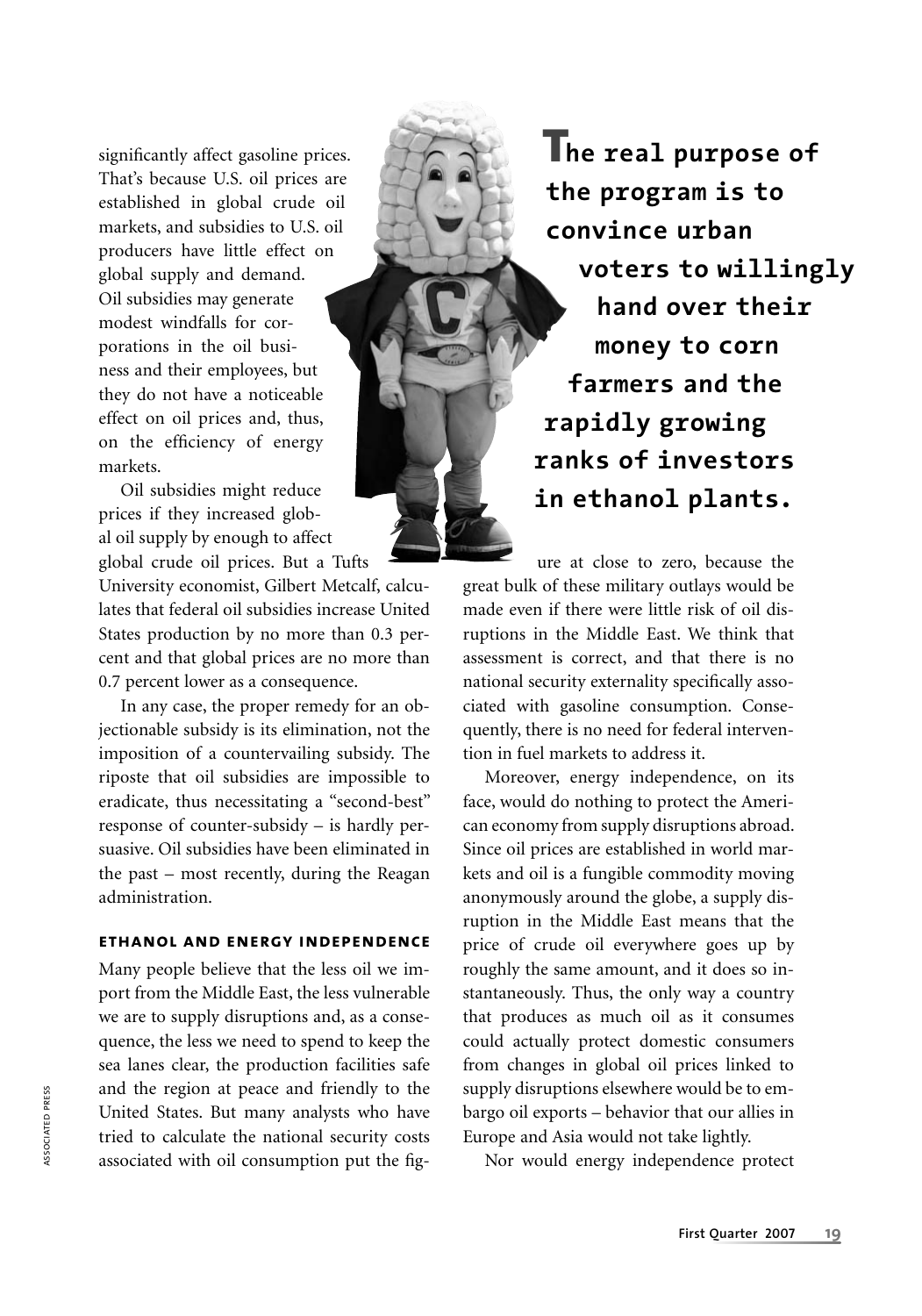the economy from embargoes by foreign producers. Once oil enters the world market, buyers – not sellers – dictate its ultimate destination. Only if every single nation on Earth refused to sell to the embargoed nation would an oil embargo keep foreign petroleum out of that nation's ports. An attempt to deny oil to a specific country thus becomes a supply restriction with a lesser impact on the entire world market.

During the 1973 oil embargo, when the major Arab producers cut sales to supporters of Israel in the Yom Kippur war, transportation costs increased slightly because of the diversions, reroutings and transshipments that followed, but the flow of oil from abroad was otherwise unaffected. The long lines and shortages that coincided with the embargo were a result of domestic price controls, production cutbacks and consumers' efforts to hoard existing supplies – not of the embargo directly.

Energy independence might reduce the interest that politicians have in the geopolitical situation in the Middle East, but then again, it might not. As a major energy producer itself, the United Kingdom does not import substantial amounts of oil from the Middle East. But it remains heavily engaged in the region nonetheless. By the same token, there are many reasons why the United States is politically and militarily involved in the Middle East, including the defense of Israel, the hunt for Al Qaeda terrorists and the worry that producers might use oil revenues to build nuclear weapons. Those reasons won't vanish if oil imports decline, particularly given that supply disruptions there affect our economy whether we're importing oil from the region or not.

It is still fair to say that the less oil we consume, the less damage that supply disruptions will cause to our pocketbooks and to the economy as a whole. But consumers have plenty of ways to hedge against future supply disruptions if they are so inclined. They can buy fuel-efficient cars, choose to live near mass transit hubs, buy stock in oil companies or invest in oil futures. There is now even an exchange-traded mutual fund (the United States Oil Fund) that permits anyone to bet on the price of oil at minimal cost. Government should not force consumers to hedge against their will, or to dictate the manner in which hedging will occur (in this case, via ethanol consumption).

Economists disagree about whether oilsupply disruptions lead to recessions and/or  $inflation - externalities that could, in theory,$ justify measures to diversify fuel sources. Hillard Huntington of Stanford University estimates that the external macroeconomic costs associated with oil supply disruptions may approach \$5 a barrel (12 cents per gallon of gasoline). But Rajeev Dhawan and Kartsen Jeske, economists at the Federal Reserve Bank of Atlanta, argue that as long as the economy is free of wage and price controls, the effect of disruptions on GDP is likely to be minor.

In any event, shifting to ethanol would not necessarily provide consumers with a more reliable source of energy. First, corn yields vary with the weather, and corn prices are relatively volatile as a consequence. A major push to displace oil with corn-based ethanol might simply result in the substitution of one price-volatile commodity for another. Second, relying exclusively on one set of producers (in this case, farmers in the American Midwest) is arguably riskier than relying on a multiple producers via international trade. Putting all of our eggs into one basket is as risky in fuel markets as putting all our 401(k) money into one company's stock.

Regardless, the goal of price stability is in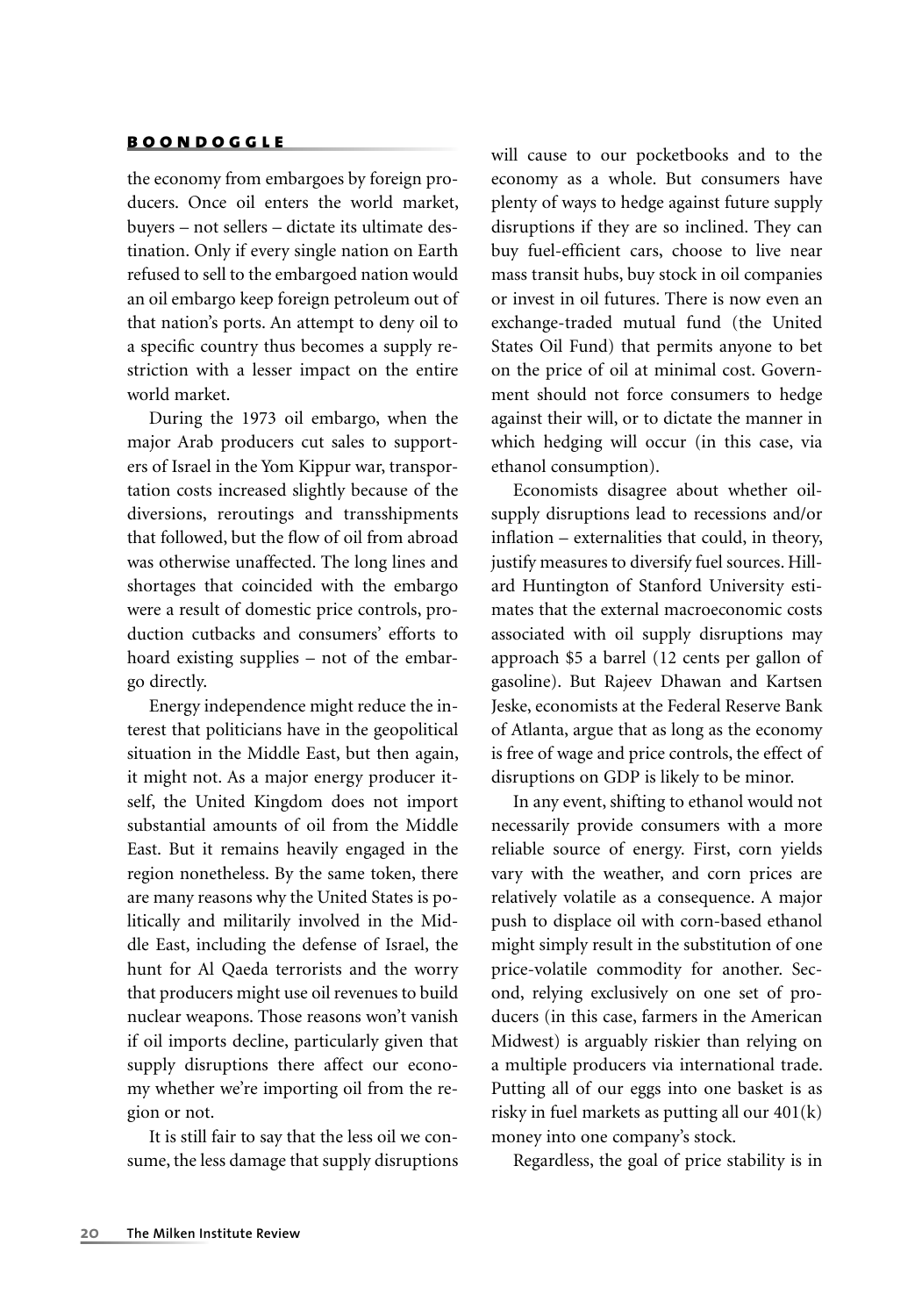

itself is a poor argument for investing in corn rather than oil for transportation needs. Oil markets deliver low-cost energy most of the time and high-cost energy some of the time. Ethanol markets deliver high-cost energy all of the time and may – or may not – prove less volatile than oil markets. The fact that no one has found it profitable to offer price-smoothing services (such as long-term supply contracts) to motorists suggests that consumers are disinclined to pay more for protection against volatile fuel prices.

#### **ethanol and the war on terror**

Some foreign-policy analysts and political pundits are touting ethanol subsidies as a vital component of America's defense against terrorism. The less we spend on oil, the argument goes, the less we need to spend fighting Islamic terrorists, who finance their activities to a large extent with American petrodollars. In this view, reducing the flow of dollars to the Middle East would reduce the capabilities of a whole host of problematic state and non-state actors.

Well, hardly. A robust ethanol market would reduce oil revenues for producer states, but not by much. That's because ethanol cannot be produced in sufficient volume to significantly affect global demand for other liquid fuels. If all the corn produced in America in 2005 were dedicated to ethanol production (only 14 percent of it is so dedicated today), it would have reduced U.S. demand for gasoline by, at most, 12 percent. By Department of Energy estimates, in order for corn ethanol to displace gasoline completely in the United States, we would need to appropriate all crop land in the country, turn it over to cornethanol production and then find 20 percent more land on top of that.

Economic reality, of course, precludes any such thing. The Department of Energy argues that 700,000 barrels per day by 2030 is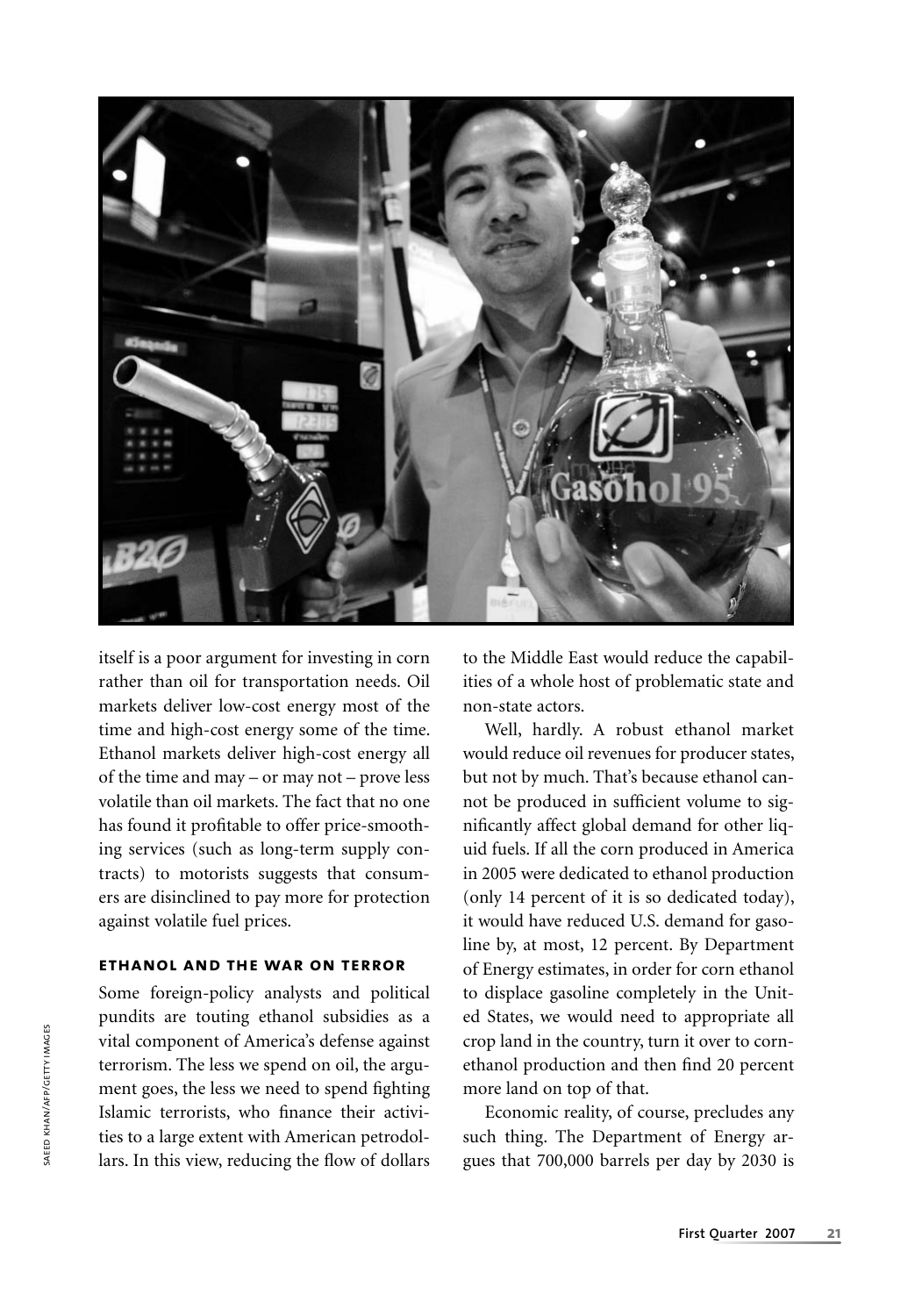the "practical limit" for U.S. corn ethanol production, which would amount to about 6 percent of the U.S. transportation fuels market by that time.

If the government is correct, ethanol will have, at best, a modest impact on global oil demand – and thus, on global oil prices and profits. Because ethanol has only three-quarters of the energy content of petroleum, 700,000 barrels of ethanol would displace about 525,000 barrels of oil. Accordingly, if America could fully reach its realistic potential for ethanol production as soon as next year, it would reduce global oil demand by only about six-tenths of 1 percent. Over the long haul, that would reduce oil prices by all of three-tenths of 1 percent – about 20 cents per barrel at current world prices. It's unlikely that such a modest drop in oil profits would have any measurable effect on the dollars flowing to Islamic terrorists.

But even if ethanol subsidies were to reduce the price of crude oil by a substantial amount, it's not clear that would hurt Islamic terrorists. Terrorism is a relatively low-cost

**The fact that just a few hundred thousand dollars paid for the 9/11 attacks suggests that the limiting factor for terrorism is expertise, fanaticism and manpower not petrodollars.**

endeavor and oil revenues appear to be unnecessary to pay for it. The fact that just a few hundred thousand dollars paid for the 9/11 attacks suggests that the limiting factor for terrorism is expertise, fanaticism and manpower – not petrodollars.

That probably explains why there is no correlation between Persian Gulf oil revenues and terrorist activity. Inflation-adjusted oil prices and profits during the 1990s were rather low. But the 1990s also witnessed the worldwide spread of Wahhabi fundamentalism, the buildup of Hezbollah and the coming of age of Al Qaeda. Note, too, that Al Qaeda terrorists in the 1990s relied on help from state sponsors, including Afghanistan and Pakistan – nations that aren't exactly known for their oil wealth or robust economies.

What terrorists need most is a recruiting pool from which to draw. If oil prices fall, that would mean smaller producer-state subsidies to young, underemployed Muslims and lessprosperous Middle Eastern economies. Thus, to the extent that deteriorating economic conditions breed social discontent and political resentment, promoting ethanol to reduce

> revenues flowing to Islamic terrorists might perversely increase the recruitment pool for Islamic terrorists and make matters worse.

Reducing oil revenue to noxious regimes might be a risk worth taking if billions were finding their way from such regimes into Al Qaeda's coffers. But that seems unlikely. Everything we know suggests that Al Qaeda cells are pay-as-you-go operations that rely on Islamic charities, smuggling, and garden-variety crime to finance their activities. Given that the governments of Saudi Arabia, Kuwait and other petro-states in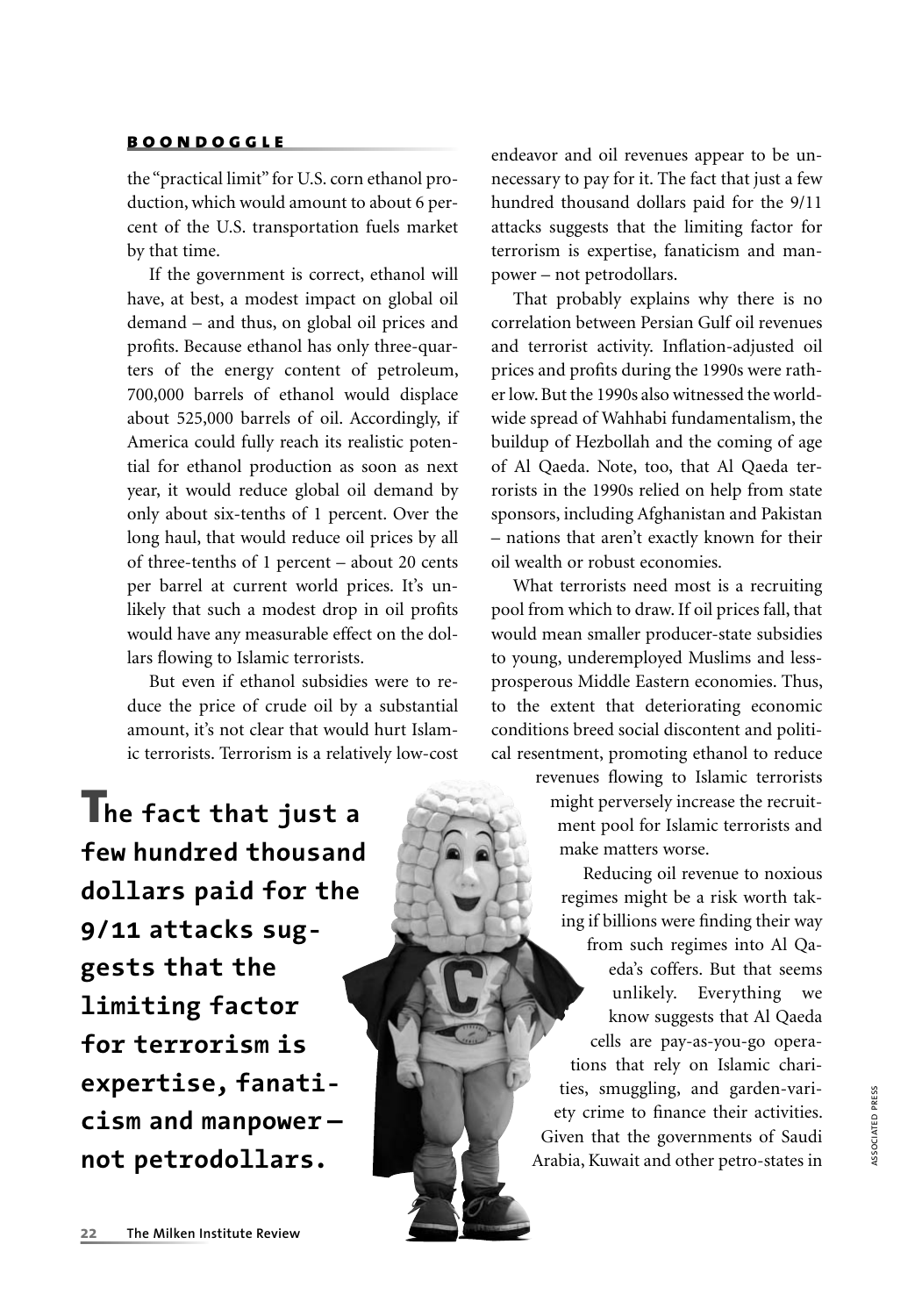the region are slated for extinction should bin Laden have his way, those governments have no interest in facilitating the transfer of oil revenue to post office boxes in Pakistan.

Producer states do, indeed, use oil revenues to finance ideological extremism; Saudi financing of madrassas and Iranian financing of Hezbollah are good examples. But given the importance of those undertakings to the Saudi and Iranian governments, it's unlikely they would cease and desist simply because oil profits were down. They certainly weren't deterred by meager revenues in the 1990s.

#### **ethanol and the environment**

One of the most commonly heard claims about ethanol is that it reduces automobile pollution. Archer Daniels Midland, the gigantic commodities processor, has paid for an avalanche of advertising for some years now suggesting that ethanol is the thin yellow kernel standing between us and environmental Armageddon.

Calling these claims the equivalent of the Big Lie is probably harsh, but it's also accurate. The only thorough appraisal of the peerreviewed and technical literature of which we are aware of was published last year by Prof. Robert Niven of the Australian Defense Force Academy at the University of New South Wales. He found that when evaporative emissions are taken into account, E10 (fuel that's nine parts conventional gasoline to one part ethanol, the standard mix in service stations in the United States) actually increases emissions of total hydrocarbons, non-methane organic compounds and volatile toxins. Photochemical smog is worsened by ethanol consumption, while ambient concentrations of toxic chemicals are higher as well. By no coincidence, air pollution is even worse from E85, the 85 percent ethanol fuel now being heavily promoted by General Motors.

The picture is a bit better for greenhouse gas emissions, but not by much. Niven's review found that E10 offers only a 1 percent to 5 percent reduction of greenhouse emissions over conventional gasoline. The use of pure ethanol as a transportation fuel, however, as is used in Brazil, might reduce this category of emissions by up to 12 percent.

Note, though, that even this latter number is hard to pin down because of the larger disagreements about the energy needed to produce ethanol. Those who believe that ethanol production requires more fossil fuels – something has to power the tractors that till the fields, provide feed stocks for the chemical fertilizers and fire the boilers that distill the alcohol – than it actually generates, assert that ethanol has little impact on overall greenhouse gas emissions. Those who believe that ethanol has a positive net energy balance produce higher estimates for greenhouse gas savings. The debate surrounding ethanol's net energy balance is highly uncertain and data to settle the matter is not available.

In any event, this debate about life-cycle emissions from ethanol misses the point that reducing greenhouse gas emissions via ethanol would be an incredibly costly proposition – \$250 per ton according to a recent report by the International Energy Agency. Moreover, that's a conservative estimate, because the agency considered only greenhouse gas emissions from automobile tailpipes. Given that most of the emissions associated with ethanol come from upstream in the production process, a full accounting would inflate its estimate dramatically.

Spending \$250 (at the very least) to remove a ton of carbon from the atmosphere is an incredibly expensive way to get the job done – and one that surely costs more than it benefits the environment. William Nordhaus of Yale, for example, calculates that an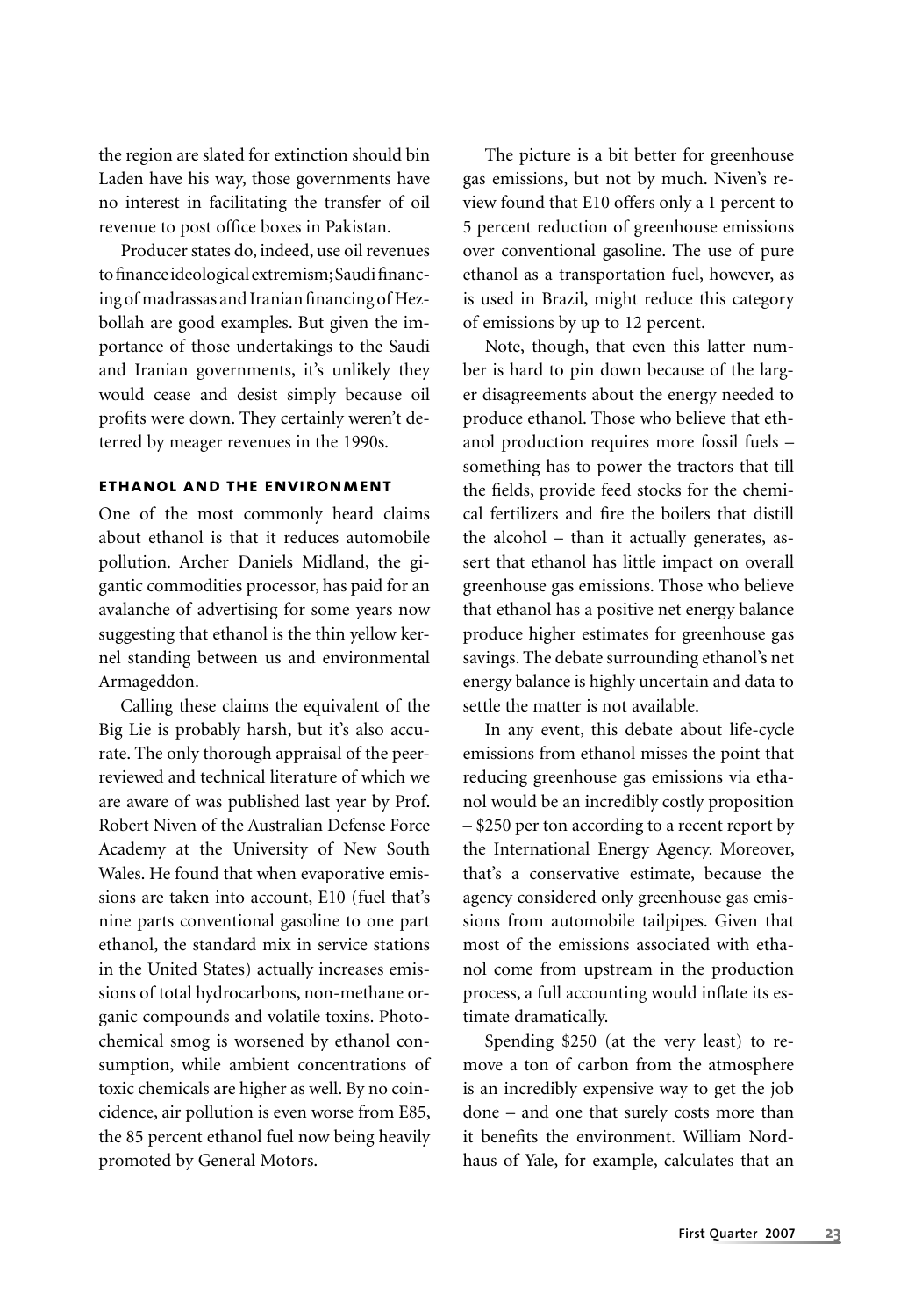optimal policy of greenhouse gas controls would embrace abatement costs of between \$15 and \$22 per ton of carbon in the United States. Accordingly, employing ethanol to reduce greenhouse gas emissions is fantastically wasteful.

Wait, it gets worse. Although the environmental debate regarding ethanol is almost exclusively concerned with air-quality issues, a forgotten dimension concerns the effect of ethanol consumption on land use. Profitable corn production requires tremendous amounts of fertilizer, pesticide and water. Increasing the demand for ethanol would increase the amount of land dedicated to corn production. And that would mean more water pollution, less water for other uses, and more ecosystem destruction.

In short, then, ethanol promises to reduce greenhouse gas emissions, but not by very much and at an unacceptable cost since there are any number of less expensive means to the same end. To add to the insult, ethanol worsens air and water quality and contributes to habitat destruction.

#### **ethanol and rural economic revitalization**

While all of these arguments are made to justify ethanol subsidies, it's clear that the main reason the program has support in Washington is because ethanol subsidies increase corn prices and thus, farm and corn-processor income. The program concentrates great benefits on a few but diffuses costs to the many – the classic recipe for interest-group-driven government initiatives.

The rationales offered for the subsidies are useful narratives designed to convince non-farmers to embrace a program that will make them poorer so that some farmers can be richer. The highest-minded hope is that the subsidies will do something to reverse the long-term economic decline that has plagued rural towns and farms since the mechanization of agriculture in the late 19th century.

But as a morally uplifting project, ethanol gets poor grades. For starters, the belief that the transfer of wealth from non-farmers to farmers is progressive is not supported by the data. U.S. farm households earn about 11 percent more on average than non-farm households, and there is no particular reason to believe that the primary beneficiaries of more farm largesse would go to the poorest of those who still work the land.

 And even if redistribution from the relatively poor to the relatively rich is something that political majorities wish to engage in, direct transfer payments would be preferable to the indirect transfer payments that follow from the ethanol program. That's because ethanol subsidies generate collateral damage. For instance, while rising corn prices (which are expected to go up 50 percent in 2007, due largely to the federal ethanol mandate) certainly help corn farmers, they hurt poultry, hog and cattle farmers, who rely on corn feed for their livestock. Increases in market demand for ethanol likewise help those who own ethanol-processing facilities, but harm soybean farmers, because many of the derivative products associated with ethanol production (like high-protein animal feed) compete in markets once dominated by soybean producers. In short, ethanol subsides help some agribusinesses but hurt others.

Subsidy proponents also frequently overlook the fact the benefits bestowed by rising corn prices are capitalized into land values, and thus the wealth transfers associated with ethanol subsidies are almost completely captured by incumbent landowners. Accordingly, those who wish to enter into or expand in the farming business by buying or renting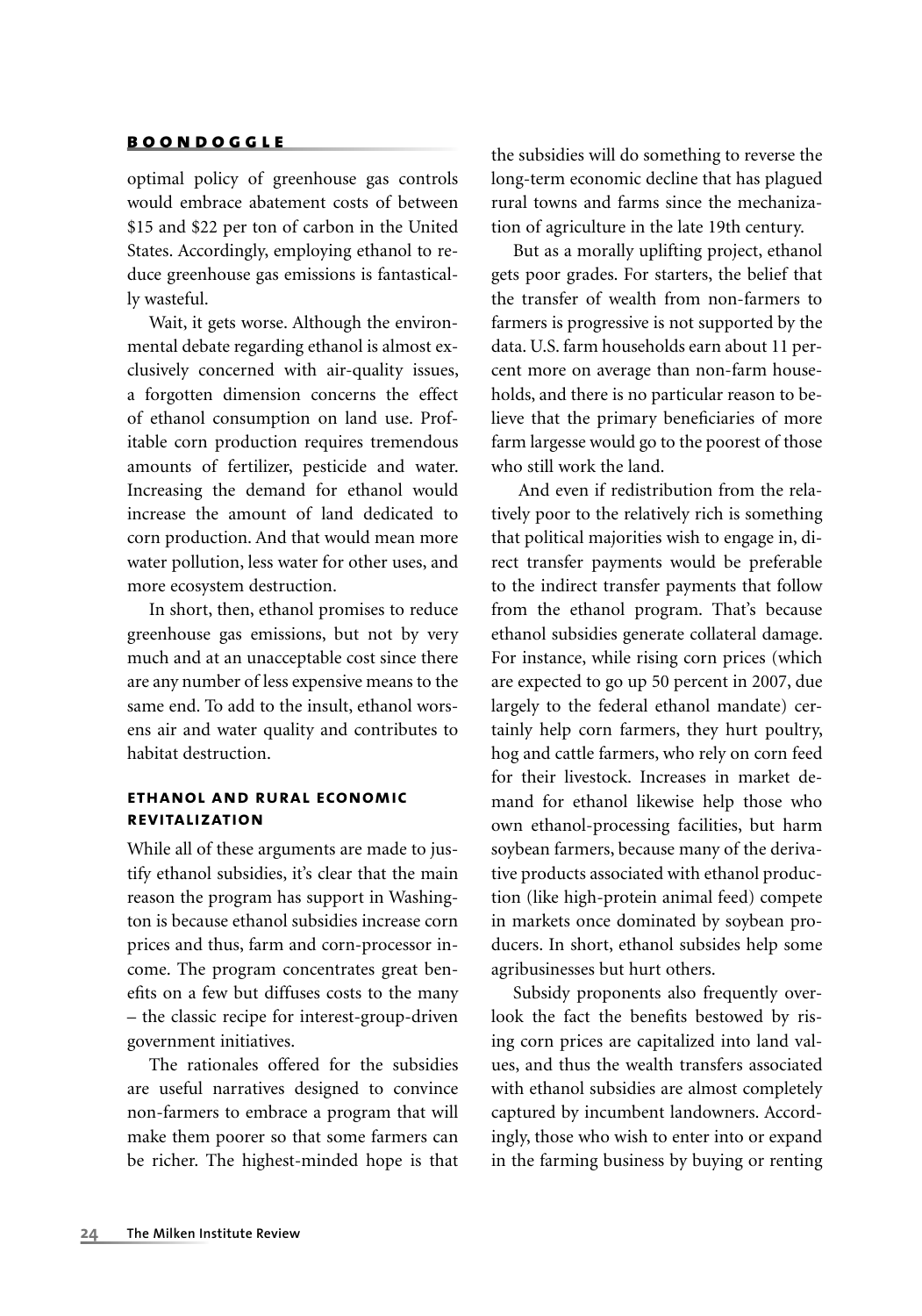

land will find that the subsidies provide little benefit to them. Note, too, that the more land one owns, the larger one's share of the federal subsidy will be – which highlights the truly regressive nature of the ethanol subsidy program.

Whether rural America witnesses a net increase in jobs as a consequence of the subsidies is almost immaterial from an economic perspective. After all, if the metric by which we were to judge public policy was the impact that a specific program might have on jobs in one narrow but favored slice of the economy, then banning all mechanized farm equipment and prohibiting farm imports would create far more jobs in rural America than is created by ethanol subsidies. No sane person would advocate turning back the clock in this way – unless, of course, rural job creation were to trump all other considerations.

#### **subsidies and market transformation**

Would long-term, government subsidies trigger technological and organizational gains that transform the ethanol industry into a more productive enterprise, capable of delivering fuel at competitive prices? Subsidy proponents point to the Brazilian experience, where ethanol fuels have a big chunk of the market, as evidence of the miracle to be had.

A close examination of Brazil's ethanol market, however, reveals that major subsidies still persist and that ethanol there (made from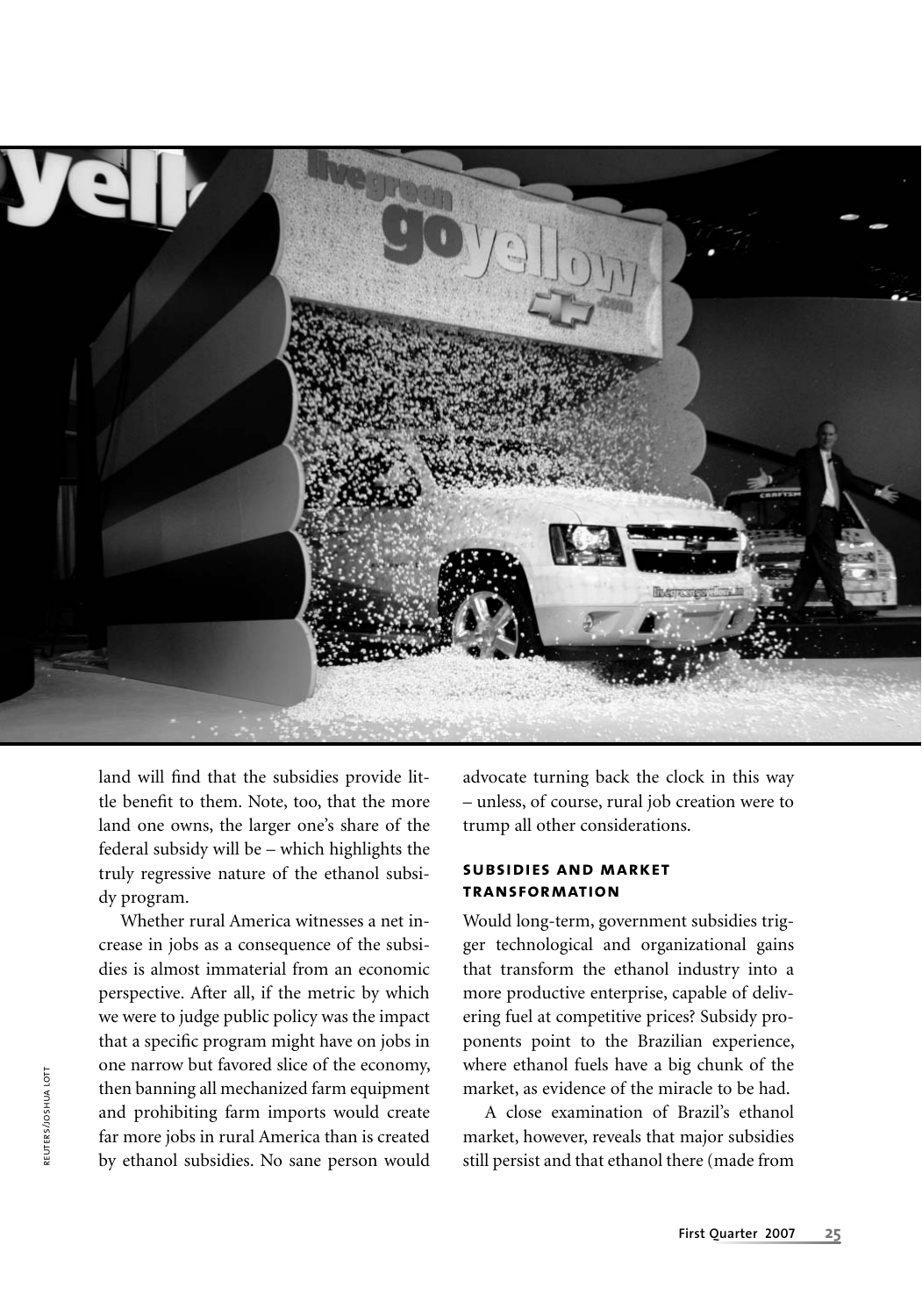

sugar cane rather than corn) almost certainly couldn't compete in the market without government support.

Brazil's ethanol program was launched in 1975, when its dictator, Gen. Ernesto Geisel, ordered the country's gasoline to be mixed with 10 percent ethanol. That requirement was increased to 25 percent over the next five years and, under democratically elected governments, it has since varied between 20 and 26 percent. Generous subsidies were initially provided to sugar cane growers and ethanol processors, as well as to car manufacturers who built vehicles that could run on significant concentrations of ethanol fuels. But the oil price collapse of 1986 led the government to cut back on some of the most financially burdensome of those subsidies.

At present, Brazil provides a liberal tax subsidy to hydrous-ethanol producers (fuel that is about 95 percent ethanol and 5 percent water) and manufacturers who produce vehicles that can run on high-ethanol fuel blends. The government also imposes a national ban

on competing diesel-powered cars (whose fuel costs are substantially below the cost of 25 percent sugar-cane fuel), maintains a federal alcohol-storage program to subsidize inventory holdings, and enforces a 21.5 percent import duty on foreign ethanol.

As a consequence, ethanol's share of the Brazilian motor vehicle fuels market has ranged between 40 and 55 percent since the mid-1980s. It's impossible to say, however, what the market share for ethanol might be without government-mandated use and other forms of assistance. The fact that Brazil was importing ethanol even with a steep import duty in place as late as January 2001 – and from the United States no less! – suggests that the marginal production cost of sugar ethanol may be substantially higher than that of American corn ethanol.

In short, Brazil's subsidy program worked if we define "worked" as creating a significant market. It probably has not worked, however, if we define it as creating an industry that could compete without government help.